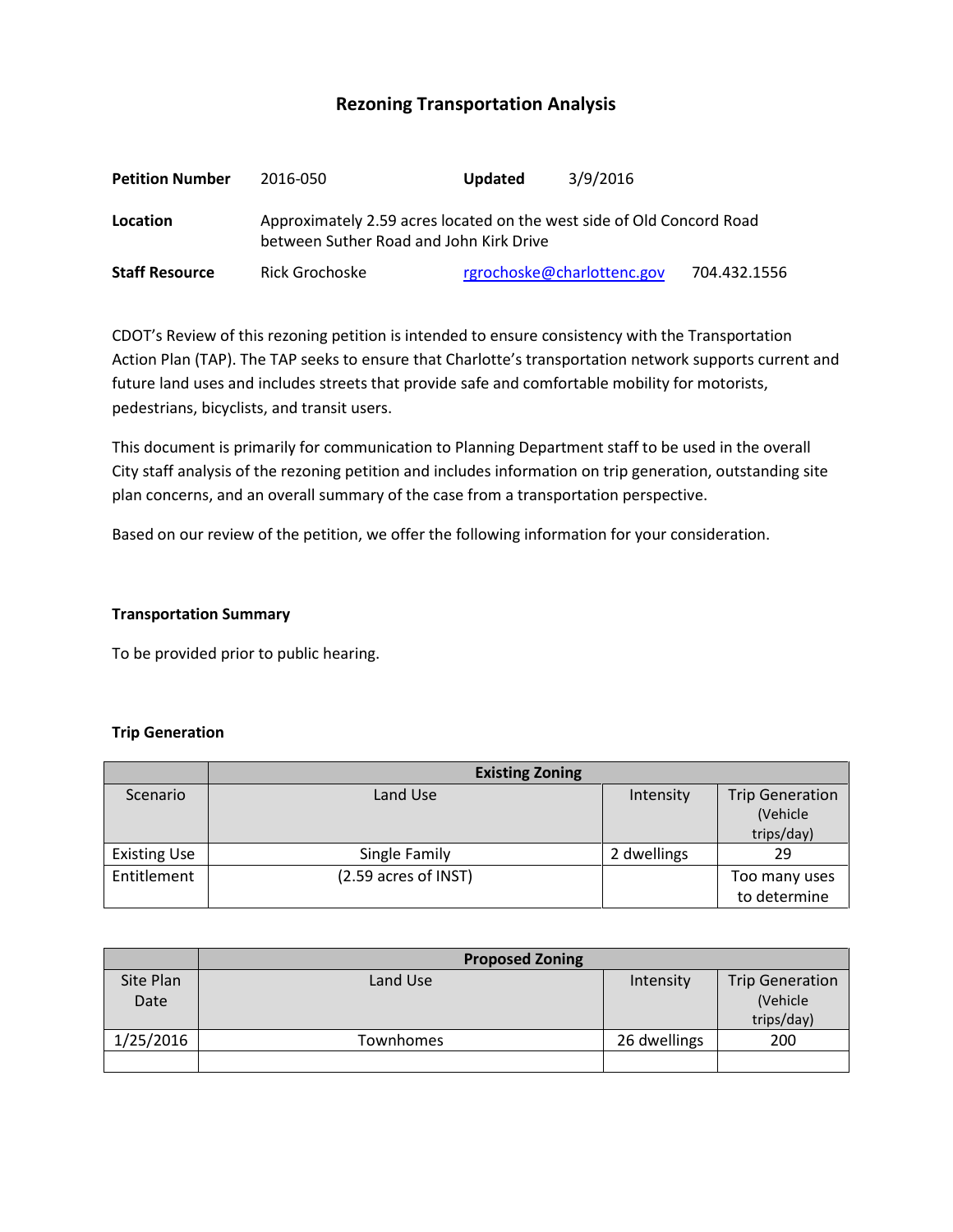# **Curbline**

The proposed zoning district has a setback measured from an existing or proposed future curbline. The existing right-of-way line on the east side of Old Concord Rd. is "fixed" due to existing Railroad. Therefore widening and associated right-of-way dedication needs to occur along the west side of Old Concord Road. The location of the future back of curb along the site's Old Concord frontage needs to 35.5' as measured from the existing edge of pavement on the east side of Old Concord Rd. We request this curbline be constructed with the petition and right-of-way dedicated to include 2' behind the permanent sidewalk location.

### **Resolved Issues**

# **Outstanding Issues**

- 1. As per the Subdivision Ordinance, we understand that the petitioner needs to revise the site plan to designate a local public street between Old Concord Rd. and the site's western property line. This public street needs to be built to local residential wide street typical section as specified in the *Charlotte Land Development Standards (see CLDS* U-03A and U-03, revision 13) including 8' minimum planting strip and 6' wide sidewalk on both sides. This east/west two-way street needs to provide direct access to Old Concord Rd.
- 2. CDOT does not support the proposed one-way circulation plan that requires that drivers use Old Concord Road to access parking in certain situations.
- 3. We request the petitioner provide an 8' planting strip and 12' wide asphalt multi-use path along the site's Old Concord Rd. frontage in lieu of bike lanes on Old Concord Road.

### **Advisory Information**

The following are requirements of the developer that must be satisfied prior to driveway permit approval. We recommend that the petitioner reflect these on the rezoning plan as-appropriate.

- 1. The setback for this district is measured from the back of the existing or future curbline as determined by CDOT and Planning during the permitting process.
- 2. According to the City of Charlotte's Driveway Regulations, CDOT has the authority to regulate/approve all private street/driveway and public street connections to the right-of-way of a street under the regulatory jurisdiction of the City of Charlotte.
- 3. Adequate sight triangles must be reserved at the existing/proposed street entrance(s). Two 35' x 35' sight triangles are required for the entrance(s) to meet requirements. All proposed trees, berms, walls, fences, and/or identification signs must not interfere with sight distance at the entrance(s). Such items should be identified on the site plan.
- 4. The proposed driveway connection(s) to Old Concord Rd. will require a driveway permit(s) to be submitted to CDOT and the North Carolina Department of Transportation for review and approval. The exact driveway location(s) and type/width of the driveway(s) will be determined by CDOT during the driveway permit process. The locations of the driveway(s) shown on the site plan are subject to